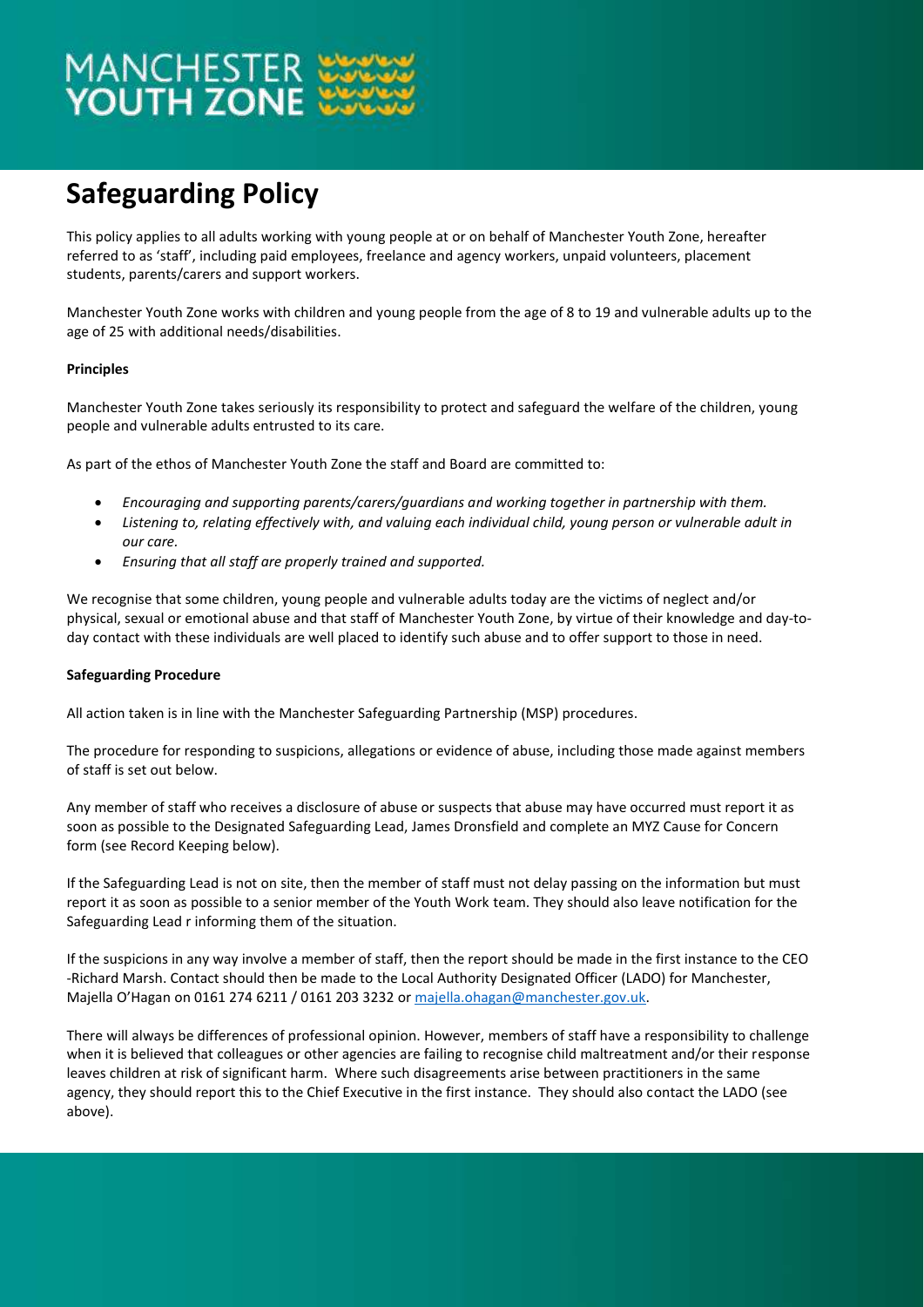It is, of course, the right of any individual as a citizen to make direct referrals to the local Children's Social Care department or the police. However, we strongly advise members of staff to use the guidelines contained in this policy.

#### **The Role of the Designated Safeguarding Lead**

The designated Safeguarding Lead shall ensure that they are fully conversant with the MSP Child Protection Procedures and will coordinate action on abuse within Manchester Youth Zone, ensuring that all staff are aware of their own responsibility in relation to safeguarding.

They are responsible for referring individual cases of suspected abuse to children's social care, and for liaising with the social services department and other agencies on these and other general issues relating to safeguarding.

They have responsibility for organising training on all aspects of safeguarding within Manchester Youth Zone and act as a point of reference on safeguarding issues for other staff.

Should the alleged perpetrator of abuse be a member of staff, the designated Safeguarding Lead will consult in line with MSP guidelines.

#### **Guidance for Safer Working Practice**

It is important that all staff working with young people understand that the nature of their work and the responsibilities related to it, place them in a position of trust. The guidance below provides a clear outline of appropriate and safe behaviours for all adults working with young people.

#### **Transport**

In certain situations, staff may agree to transport members, such as where the member requires transport in an emergency situation or where not doing so may place a child at risk. Best practice is for two members of staff to transport a member. However, there may be exceptional circumstances where this is not possible, prior request should be gained from the Safeguarding Lead or Head of Youth Work. Parental consent must also be gained for members under 16 or those with additional needs.

It is inappropriate for staff to offer lifts to a young person outside their normal working duties, unless this has been brought to the attention of the Safeguarding Lead and has been agreed with the parents/carers.

Staff who use their own vehicles for transporting members should ensure that the vehicle is roadworthy, appropriately insured (including business insurance) and that the maximum capacity is not exceeded.

It is a legal requirement that all passengers should wear seat belts and it is the responsibility of the staff member to ensure that this requirement is met. Staff should also be aware of current legislation and adhere to the use of car seats for younger children. Where staff transport children in a vehicle which requires a specialist license/insurance e.g. PCV or LGV30, they should ensure that they have an appropriate licence and insurance to drive such a vehicle.

Staff are not allowed to book or pay for taxis for members aged under 16 without parental consent, as we cannot guarantee the insurance of the driver, and therefore the safety of the member.

#### **Online Provision**

From time to time, staff may be required to deliver sessions and create content using social media platforms. In order to ensure the same standards of safeguarding present within the youth zone, staff should make efforts to ensure guidelines set out by the Safeguarding Lead are met.

During sessions using Zoom, staff must always work in pairs. Sessions should be recorded where possible and young people should be briefed on expectations regarding their behaviour and use of the sessions.

When creating content for Social Media (Facebook, Instagram etc) staff should consider the following, particularly when making video content; staff have prepared the content fully, they are wearing an MYZ t-shirt, the content is appropriate, young people could not identify where the staff member lives (landmarks/shops etc visible content), avoid livestreams where young people add their own content, staff should also ensure the comment section remains appropriate. Full guidelines are available from the Safeguarding Lead in the "guidelines for online engagement" document.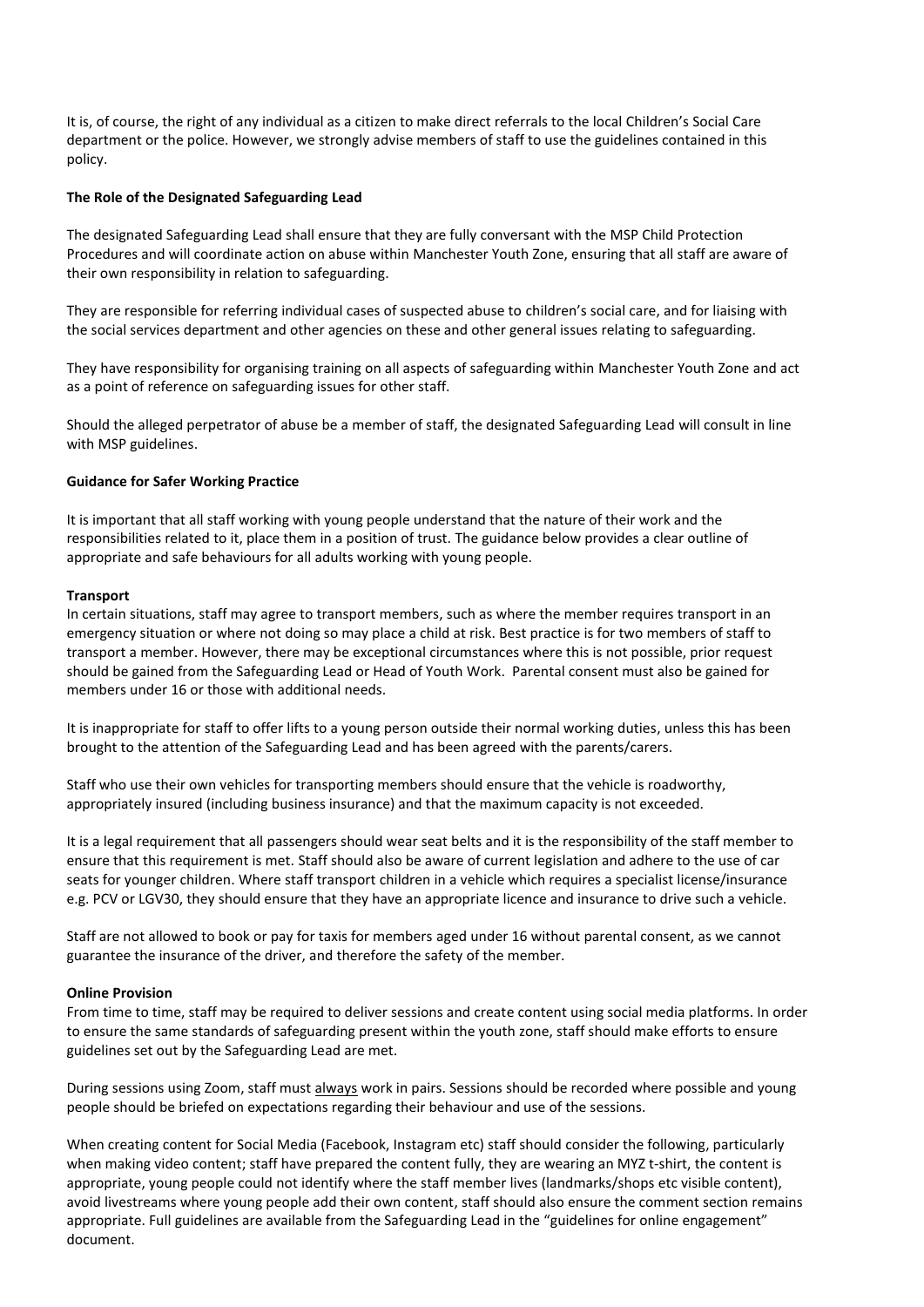#### **Gifts**

It is acknowledged that there may be specific occasions when staff working with a young person may consider it appropriate to give them a small personal gift of insignificant value. This gift should cost a maximum of £5, or be essential in helping meet the young person's needs, in which case best judgement should be used. It is only acceptable practice to give a gift to a young person when the member of staff has first discussed the giving of the gift and the reason for it, with the Safeguarding Lead. This must then be recorded on an MYZ Gift Form. Any gifts should be given openly and not be based on favouritism.

There are occasions when young people or their parents/carers may wish to pass small tokens of appreciation to staff, for example on special occasions or as a thank you, and this is acceptable. However, staff must inform the Safeguarding Lead and complete an MYZ Gift Form if they receive a gift. It is unacceptable to receive gifts on a regular basis or of any significant value, and parents must be informed if a young person buys a gift worth more than £5 for a member of staff.

#### **Physical Contact**

There are occasions when it is entirely appropriate for staff to have physical contact with members, but it is crucial that they only do so in ways appropriate to their professional role. A 'no touch' approach is impractical for most staff and will in some circumstances be inappropriate, however the general culture of 'limited touch' should be adapted, where appropriate, to the individual requirements of each young person. When physical contact is made with members this should be in response to their needs at the time, of limited duration and appropriate to their age, stage of development, gender, and background. If staff feel they have needed to enforce physical intervention then they must add, in detail, what they did and the reason why on an MYZ Incident Form. This will help ensure that we can appropriately safeguard our staff from false or misleading allegations.

Appropriate physical contact at Manchester Youth Zone will occur most often with younger members, for example there may be occasions when a distressed child needs comfort and reassurance and this may involve physical contact. Young children may need immediate physical comfort, for example after a fall or on separation from parent. Staff should use their professional judgement to comfort or reassure a young person in an age-appropriate way whilst maintaining clear professional boundaries.

Physical contact should never be secretive, for the gratification of the adult or represent a misuse of authority. If a member of staff believes that an action could be misinterpreted, the incident and circumstances should be reported as soon as possible to the Safeguarding Lead. Physical contact, which occurs regularly with an individual member, is likely to raise questions unless the justification for this is part of a formally agreed plan (for example in relation to young people with additional needs). Any such contact should be the subject of an agreed and open plan and subject to review.

Manchester Youth Zone acknowledges that some members with additional needs are more tactile, wanting to hug or 'high five' members of staff. Such young people are often taught that hugs are not appropriate at school as they may put themselves at risk by hugging strangers. Manchester Youth Zone does not want to confuse these young people by sending them mixed messages. Therefore, in line with what is taught in schools; hugs are for friends and family only, staff members are NOT their friend so must not hug a young person as a greeting, as this is putting them at potential risk. It is appropriate to 'high five' a young person in place of a hug.

It is recognised that some young people may seek inappropriate physical contact. Staff should be particularly aware of this especially when it is known that a young person has suffered previous abuse or neglect. In all circumstances where a member initiates inappropriate physical contact, it is the responsibility of the member of staff to sensitively deter the child and help them understand the importance of personal boundaries. Such circumstances must always be reported and discussed with the Safeguarding Officer.

#### **Personal Care**

Personal care is a service that we at Manchester Youth Zone do not offer. Although we appreciate members may need escorting to and from the toilet, staff should be aware that they are NOT to enter the toilet with a young person at any time. If it is unavoidable (incidents where the young person is hurt or injured in the toilets), staff must ensure that they have the support of another member of staff when handling events such as this.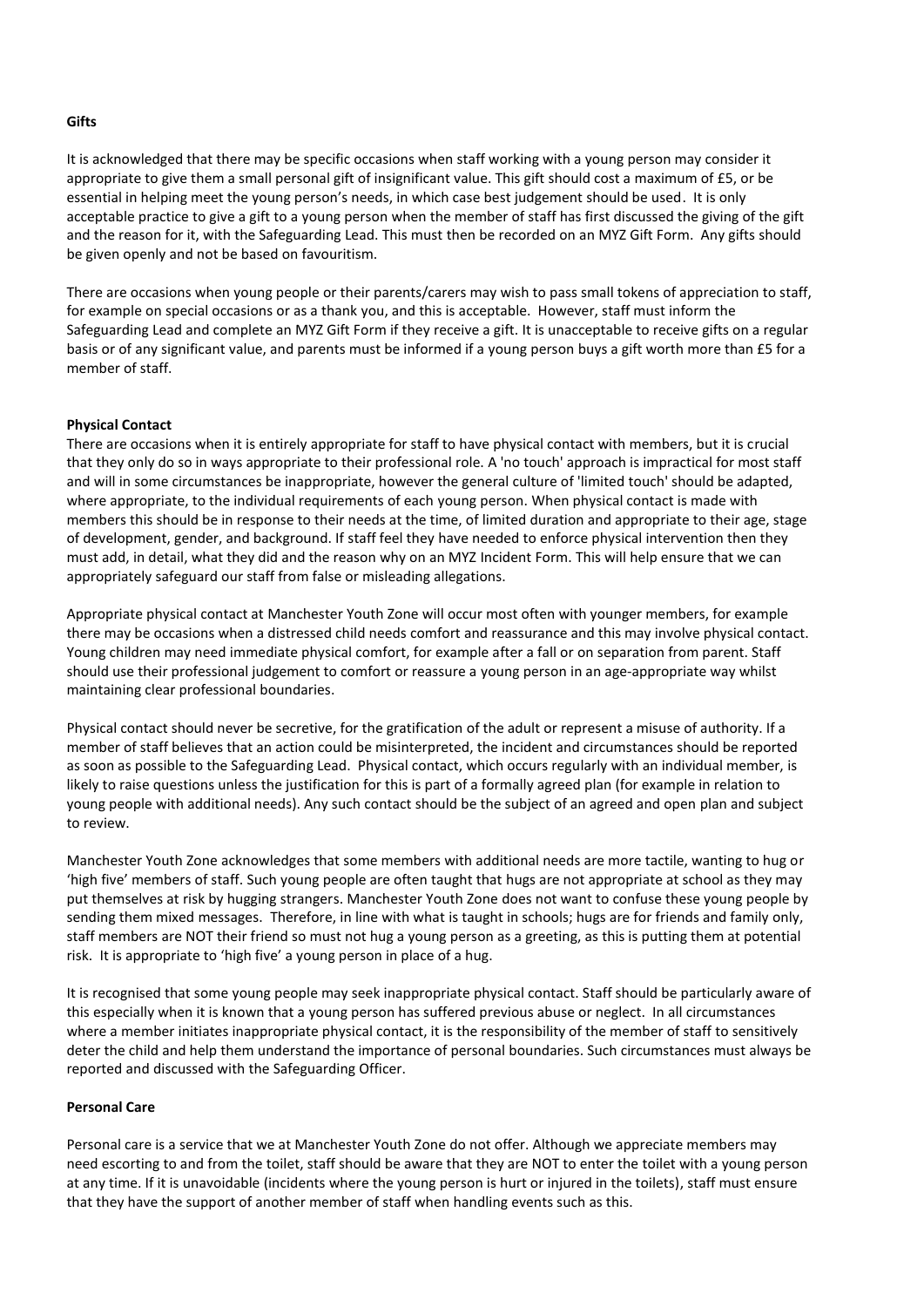#### **Contact with Members Outside of Manchester Youth Zone**

Manchester Youth Zone recognises that some staff and volunteers will already have prior relationships with our members, such as a sibling or family friend. Where this is the case, staff must complete an MYZ Declaration of Relationship form so that the Safeguarding Officer for staff is aware of any existing relationships.

If a staff member encounters a young person whilst outside of Manchester Youth Zone provision, it is recommended that they do not engage with the young person other than to make brief conversation and then continue with their plans. This is to maintain the professional boundary between staff and members.

If a staff member spends a prolonged period of time with a young person outside of Manchester Youth Zone provision, they must complete an MYZ Declaration of Encounter form so that the Safeguarding Lead is aware of this contact. This is to safeguard both our young people and staff from any false or misleading allegations being made. For example, if a staff member encounters a member whilst on a night out in a bar, we recommend they avoid spending time with the young person and instead, leave and go to a different venue. This guidance is not intended to be restrictive, but instead aims to prevent the young person or any witnesses from making allegations about any contact that they had together. In this situation the member of staff must inform the Safeguarding Lead about this contact the next time they attend work by completing an MYZ Declaration of Encounter form.

#### **Appropriate Contact with Members**

Below is a table which outlines the forms of contact with our members which are appropriate and those which are not appropriate. A copy of this table can also be found in the Electronic Information & Communications (ICT) Systems Policy and the Social Media Policy.

| <b>Personal Mobile</b> | Phone $x$                 | Text $x$               | Whatsapp $\boldsymbol{\mathsf{x}}$ |                                     |
|------------------------|---------------------------|------------------------|------------------------------------|-------------------------------------|
| Work Mobile            | Phone $\checkmark$        | Text $\checkmark$      | Whatsapp $x$                       |                                     |
| Social Media           | MYZ Facebook $\checkmark$ | Personal Facebook<br>∗ | Personal Twitter <b>x</b>          | Personal<br>Instagram/Snapchat<br>× |
| Face to Face           | Outside MYZ √             | In a bar/pub $\times$  | At home <b>x</b>                   | Room alone <b>x</b>                 |
| Email                  | MYZ email $\checkmark$    |                        | Personal email <b>x</b>            |                                     |

#### **Images and Videos**

It is accepted that there may be times when staff will have images or videos of young people on their personal devices, whether it is for projects or from residential trips. However, all members of staff must declare this using an MYZ Declaration of Images form, which will include the purpose of the photographs and confirmation of deletion, another member of staff must be shown that images have been deleted. This however is not the case for young people who do not have permission to be photographed, under no circumstances should these young people be photographed on personal or MYZ devices. Any sensitive information such as those young people without photo consent, can be found on Salesforce or by speaking to the Safeguarding Lead for confirmation.

#### **Former Staff**

We recommend that all former staff avoid entering a personal relationship with any current or former members after leaving their position at Manchester Youth Zone. Any such relationship could be perceived to have started whilst the staff member was working with the young person in a position of trust and therefore, could potentially be seen as grooming and could put the staff member's professional reputation and career at risk.

#### **Working with Other Agencies**

Manchester Youth Zone recognises that it is an agent of referral and not of investigation for instances of disclosure or concerns for young people. It fully accepts that the investigation of child abuse is the responsibility of the social services department and the police and will do everything possible to support and assist them in their task.

We will endeavour to build relationships with other agencies so that understanding, trust and confidence can be built which will help to secure effective co-operation in cases of actual or suspected abuse.

We will request access to information on Disclosure and Barring Service (DBS) checks for all third-party agency and support workers not directly engaged by Manchester Youth Zone. A letter will be sent to the agency outlining the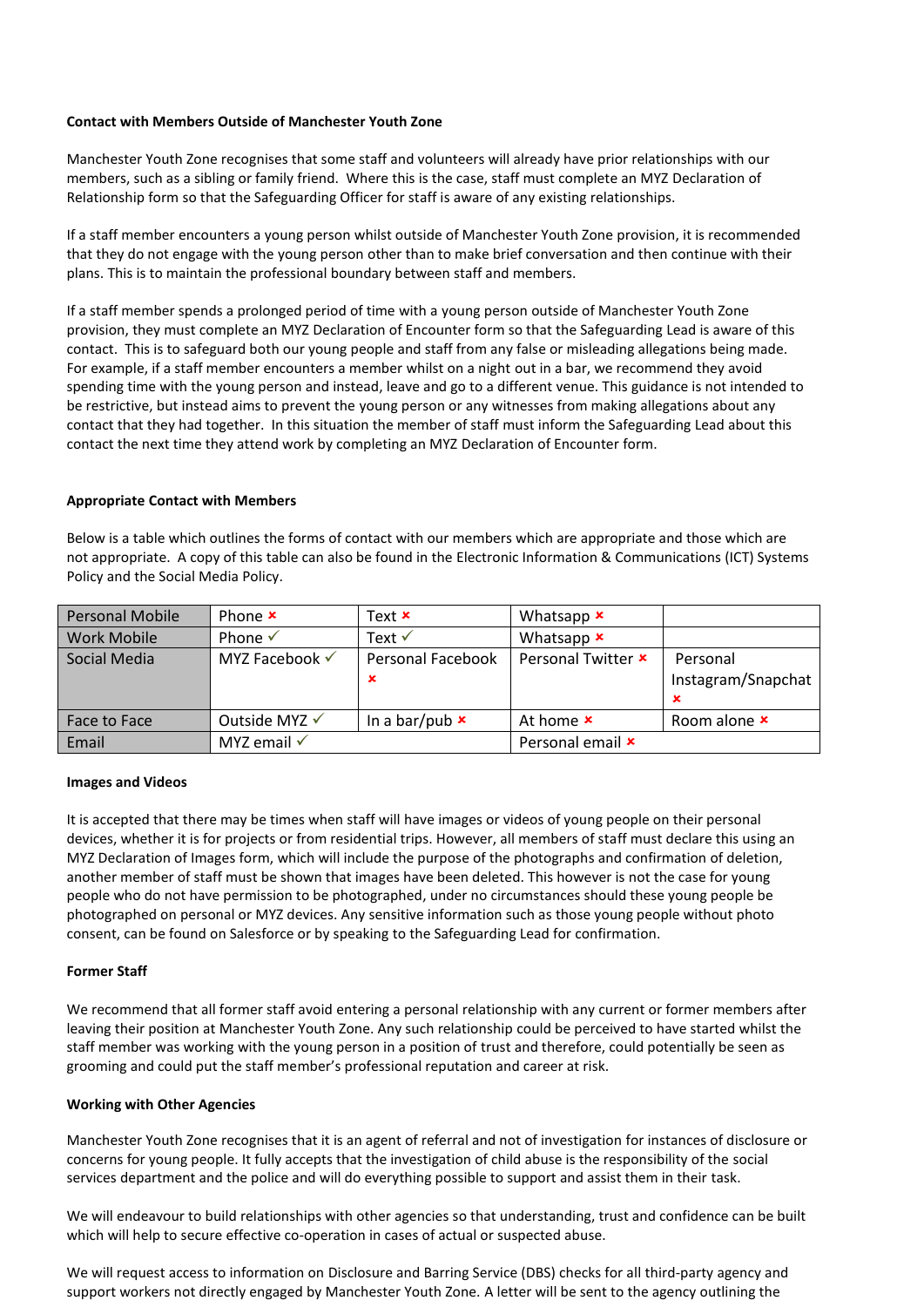standards we expect of workers and requesting recent DBS information for any staff they send to Manchester Youth Zone, so that only appropriate staff are sent to work with our members. All third-party workers must sign in at reception and wear their ID badge from their agency, as well as a temporary ID badge from Manchester Youth Zone. Third-party workers must also read and sign documentation stating MYZ expectations during their presence on site.

If there is a disagreement between agencies, such as differing views about whether certain behaviour constitutes maltreatment, or whether particular circumstances warrant a child protection response, Manchester Youth Zone will follow MSP's Escalation Procedure, which can be found in the Safeguarding folder (see Record Keeping below).

For further specific guidance on Manchester Youth Zone's stance on liaising with the police, please refer to our separate MYZ Working with the Police Policy.

#### **Record Keeping**

Any member of staff receiving a disclosure of abuse from a child, young person or vulnerable adult, or noticing signs or symptoms of possible abuse, must make notes as soon as possible (e.g. within an hour) on an MYZ Cause for Concern form, writing down as exactly as possible, what was said or seen, putting the scene into context, and giving the time and location. Dates and times of events should be recorded as accurately as possible, together with a note of when the record was made. The MYZ Cause for Concern form must be signed by the Lead Staff on session and stored in a locked draw/cabinet until being passed to the Safeguarding Lead at the earliest convenience.

Upon receiving an MYZ Cause for Concern form, the Safeguarding Lead will take appropriate action, such as speaking to the young person, ringing parents/carers or school, or completing a referral to social services. On some occasions additional information will be required, and staff may be asked to follow up with the young person and complete an MYZ Cause for Concern Follow Up form, which must be signed by the Lead Staff on session. The Lead Staff member will pass this to the Safeguarding Lead for further action to be taken if necessary.

In addition to the MYZ Cause for Concern form, there is an MYZ Significant Event form. This should be completed when we are made aware of any major life events which occur for our young people e.g. new baby in the family, family bereavement, parents split/divorce, entering/leaving social care or being moved between carers. The purpose of this is to help to form a chronology of a specific young person's domestic circumstances and further enhance our knowledge of why a young person may be acting unusually so we can provide the best support possible.

All records of a safeguarding nature should be handed to the designated Safeguarding Lead and will be kept securely. Paper copies of all documents will be stored in a locked filing cabinet, and electronic records will be stored on the secure, cloud based database, Salesforce, requiring a password for access. Access to these records is on a 'need to know' basis and decisions about access will be made by the Safeguarding Lead and Chief Executive. All hand-written notes will be kept, even if they are subsequently typed up in a more formal report.

All safeguarding procedures and Manchester Youth Zone are in line with those set out by Manchester Safeguarding Partnership (MSP).

#### **Support**

For any young person undergoing a safeguarding referral and investigation, the need for support will be great and quite often Manchester Youth Zone will be limited in the support we can offer. We aim to meet the need for support whenever possible, but we aim at least to provide a secure environment in which all feel valued and protected.

The Safeguarding Lead will endeavour to make themselves available to discuss individual situations with concerned members of staff at the earliest convenience.

Manchester Youth Zone will offer support where possible to the family of a young person involved in a safeguarding investigation, within the time and expertise constraints of its role and always remembering the limits of confidentiality on all members of staff and the fact that it is the welfare of the young person that is paramount.

#### **Recruitment**

Manchester Youth Zone requests Disclosure and Barring Service (DBS) checks for all staff directly engaged by Manchester Youth Zone for safer recruitment. Please refer to our Recruitment of Ex-Offenders Policy for further information on how recruitment decisions are managed for any staff who have criminal convictions, cautions or other notes from the police on their record.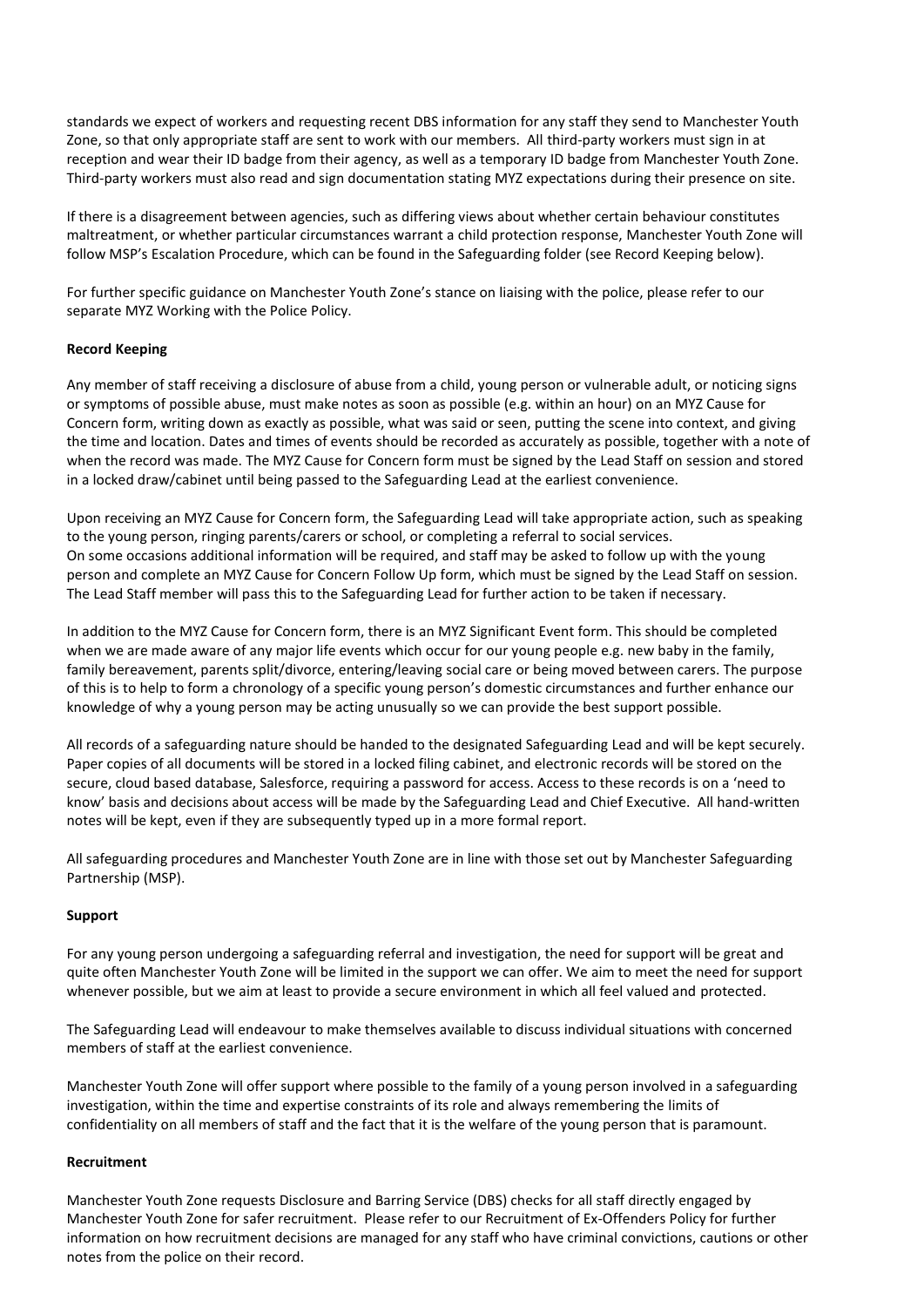Manchester Youth Zone has taken the decision to restrict recruitment for paid employment opportunities to exclude current and former members and regular service users for a period of not less than one year since they last attended. Safeguarding is the utmost priority of the organisation and the risks associated with employing members who are currently or have been recently under our duty of care are too great and too complex to reasonably manage. Prioritising safeguarding in this instance constitutes an objective justification to restrict recruitment in this way. For further information, refer to our Recruitment and Selection Policy.

#### **Training**

The designated Safeguarding Lead shall attend MSP Safeguarding training events as appropriate as well as other training from organisation relevant to the role.

All staff will complete online safeguarding training within one month of being in post or provide evidence of having completed equivalent training within the last 12 months, as approved by the Safeguarding Lead. All staff will also complete Manchester Youth Zone's in-house safeguarding training within one month of being in post. All volunteers and volunteer mentors will complete safeguarding training as part of the training for their role.

All staff shall have access to appropriate training on a regular basis. Additional training courses offered by MSP will be advertised and staff will be encouraged to attend to develop their wider understanding.

#### **The Role of Manchester Youth Zone Board**

Manchester Youth Zone's Board will approve changes to safeguarding policies and procedures and be kept fully informed of any incidents/cases which require Board intervention, in the interests of protecting members, staff, visitors or The MYZ's safety or reputation.

*Version: MYZ Safeguarding Policy – Reviewed and Updated August 2020 (James Dronsfield – Senior Safeguarding & Interventions Manager)*